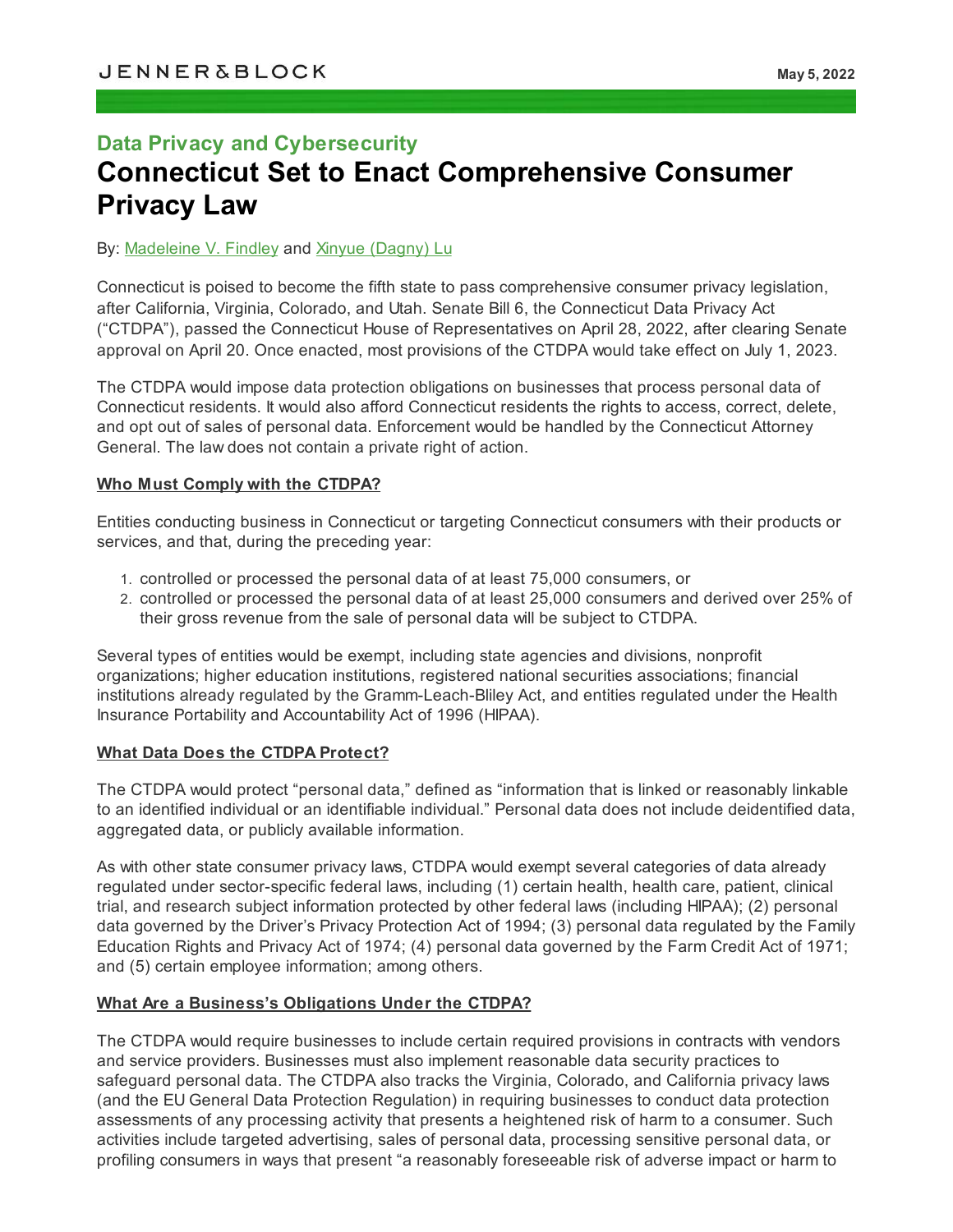Connecticut residents."

CTDPA would require businesses to obtain consumers' opt-in consent before collecting and processing "sensitive personal data," including biometric data. The CTDPA defines "sensitive data" to include personal data that reveals a person's racial or ethnic origin, religious beliefs, sexual orientation, citizenship or immigration status, medical history, genetic or biometric information, or precise geolocation, and personal data about a child. Notably, photographs, video and audio recordings are not considered biometric data *unless* such data is generated to identify a specific individual. Businesses knowingly collecting data about a child under 13 must obtain parental consent. Further, the CTDPA requires businesses to obtain opt-in consent from children known to be between 13 and 16 before selling their personal data or using it for targeted advertising.

A business would also be required to create or update its privacy policy to describe its privacy practices, the rights available to Connecticut residents, and the mechanism for residents to exercise those rights. In particular, the CTDPA would require businesses to provide a link on their websites enabling residents to opt out of any processing of the residents' personal data for targeted advertising or sale.

## **What Rights Do Connecticut Residents Have Under the CTDPA?**

CTDPA would give Connecticut residents the right to notice, access, correction, deletion, and data portability. Businesses would also have to create a process for consumers to appeal denials of such requests. As with other state consumer privacy laws, CTDPA would give consumers the right to opt-out of the use of their information for targeted advertising, sale, or automated profiling producing "legal or similarly significant effects concerning the consumer."

## **How do the Rights and Obligations Under the CTDPA Compare to Those in Other States?**

Connecticut would join three other states—Virginia, Colorado, and Utah—in now adopting consumer privacy laws building on the model first proposed, although not passed, in the Washington Privacy Act and enacted in the Virginia Consumer Data Protection Act (VCDPA). Connecticut, like Colorado, creates a robust opt-out framework with multiple choices, providing consumers opt-out rights, requiring an easy-to-exercise right to revoke consent for processing sensitive personal information, and requiring businesses to recognize opt-out signals (such as browser signals) for targeted advertising and sales of personal data by January 2025. It contains the broad right of deletion found in the Virginia Consumer Data Protection Act, extending to both data the individual has provided to the business, and to data obtained from other sources.

The CTDPA does not include the right to opt-out of the "sharing" of personal data or the significantly broader definition of "sensitive personal information" found in California privacy laws. And, in contrast to California and Colorado, the CTDPA does not grant rulemaking authority to any state agency.

## **How is the CTDPA Enforced?**

The Connecticut Attorney General would have exclusive authority to enforce the CTDPA. The Attorney General may permit businesses a 60-day cure period for any alleged violation if it determines that a cure is possible. This right to cure will sunset on December 31, 2024. Beginning January 1, 2025, the Attorney General at its discretion may provide an opportunity to cure, taking into consideration (1) the number of violations, (2) the size and complexity of the business in question, (3) the nature and extent of the relevant processing activities, (4) the substantial likelihood of injury to the public, and (5) the safety of persons or property.

## **Next Steps**

The Connecticut legislative session adjourned on May 4, 2022, and the bill is before Governor Ned Lamont for signature. It will become law when signed or, if not signed, 15 days after the legislative session adjourned.